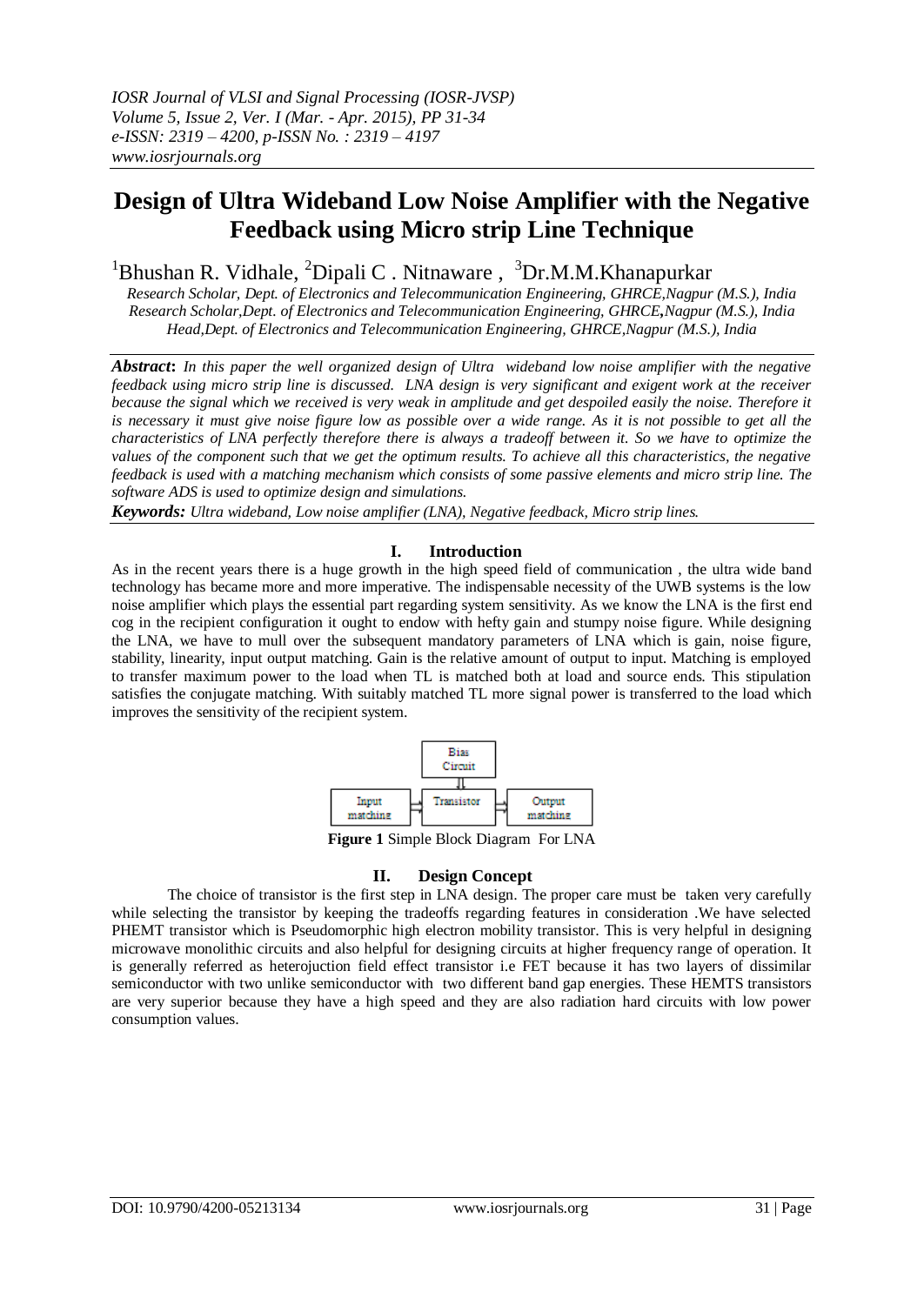*Design of Ultra Wideband Low Noise Amplifier with the Negative Feedback using Micro strip ….*



DC biasing circuit is the next part in LNA design. It gives a stable bias point for the device. So in this paper we used simple resistive biasing which gives least 0.05 tolerances. Stability depends upon how its resist to oscillations which means as being an amplifier it should be stable, any sorts of oscillation will completely destroy the system. For that correct method be supposed to used to make it stable for the complete given frequency range. Therefore to accomplish this S-parameters plays a most important function in stability analysis. The fourth part is the matching of output and input. The fundamental aim of matching device is to offer maximum power. To get the paramount results or we can say tradeoff between gain and noise figure. Rather than input and output matching another matching used is the inter stage matching networks which are used as cascade between two or more stages. The input side should provide least noise where as output ought to give hefty amount of gain. Now as we know its ultra wideband, to get least flat gain and also to get stability in whole band is very complex to realize. If we evaluate with other common structures which are accessible, the negative feedback amplifier gives the performance better than the others by sacrificing little noise figure. Negative feedback can be connected in series and in parallel. When it is correctly used it will preserve the flatness of gain and will give the better impedance matching, it can also be used to diminish the temperature element tolerance effects, and also improves the dc and RF stability with fewer distortion.





**Figure 3.** ADS schematic for 0.5ghz To 6 Ghz UWB Low noise Amplifier

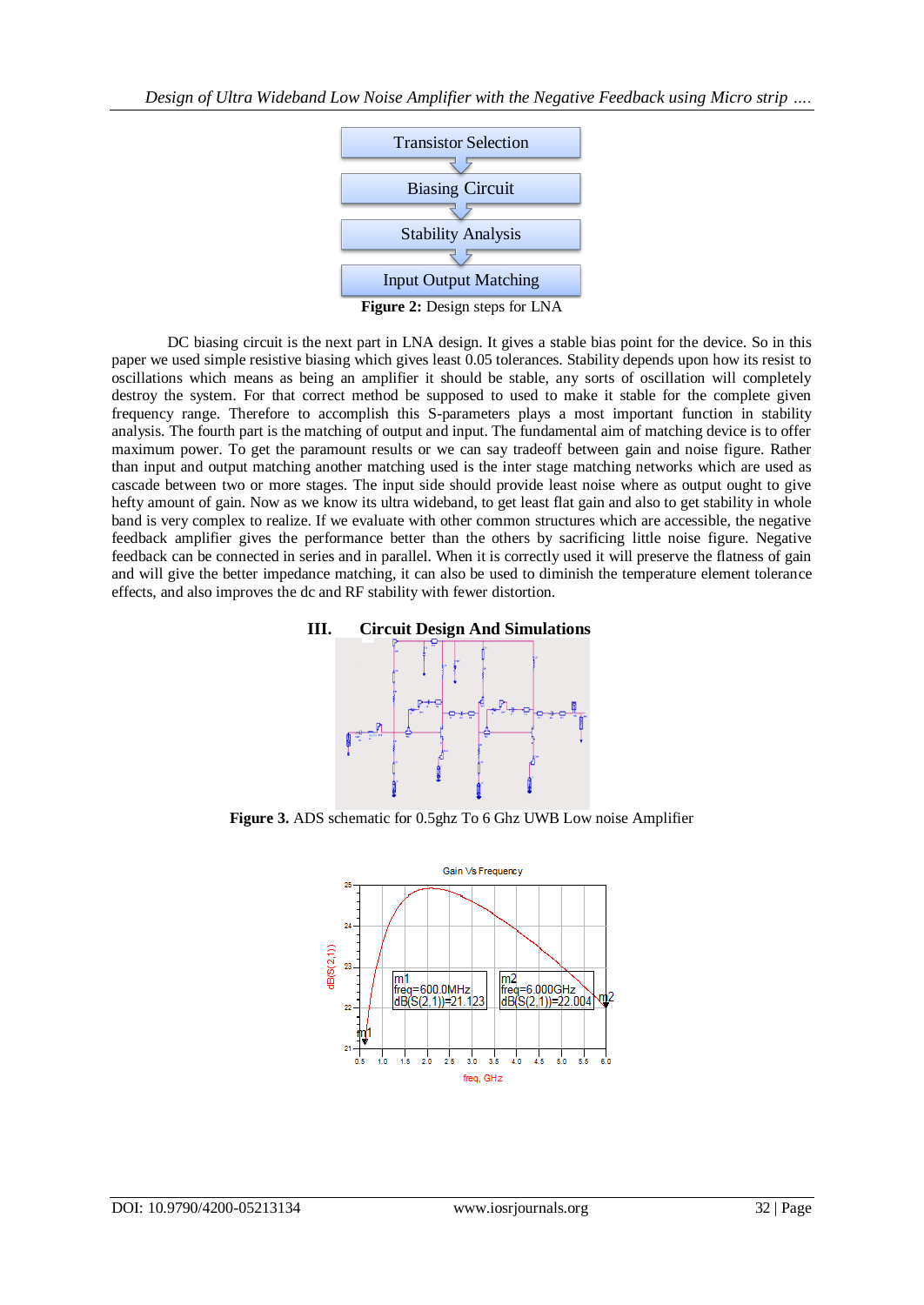

**Table1.**Comparison between previous work and current work

| <b>PARAMETER</b>          | CURRENT WORK   | [2]     | 1        | $18$ ]     |
|---------------------------|----------------|---------|----------|------------|
| <b>GAIN</b>               | $22\text{DR}$  | 12.25DB | 18.85 DB | 18 DB      |
| <b>INPUT RETURN LOSS</b>  | $\leq$ -10 DB  | 1.173DB | 2.4 DB   | $<$ 2.2 DB |
| <b>OUTPUT RETURN LOSS</b> | $<$ -10 DB     | <2 DB   | $<$ 2 DB | $<$ 1.7 DB |
| NOISE FIGURE              | 2.3 DB AT 3GHZ | .74 DB  | 2.42 DB  | <3.5DB     |

## **IV. Conclusion**

This paper gives the efficient ultra wide band low noise amplifier with the negative feedback using micro strip lines method. By using the ADS software tool the UWB LNA gives the gain around 22 dB with noise figure < 2.7 dB and < -10 dB input return loss.

### **References**

- [1]. Design of wideband high gain and low noise amplifierYinhua Yao and Tongxiu Fan.
- [2]. Design of DC-3.4GHz Ultra-Wideband Low Noise Amplifier with Parasitic Parameters of FET Yinhua Yao\*, Tongxiu Fan.
- [3]. D. Barras, F. Ellinger, and H. Jackel, "A comparison between ultrawideband and narrow-band transceivers," TRLabs/IEEE Wireless 2002, pp. 211–214, Jul. 2002.
- [4]. Rowan Gilmore, Les Besser, Practical RF Circuit Design For Modern Wireless Systems, vol. II: Active Circuits And Systems,2003, pp. 123- 141.
- [5]. Kenington, P. B., High-Linearity RF Amplifier Design, Norwood, MA: Artech House, 2000.
- [6]. C.W. Kim, M.-S. Kang, P. T. Anh, H.-T. Kim, and S.-G. Lee, "An ultra wide-band CMOS low-noise amplifier for 3–5-GHz UWB system,"IEEE J. Solid-State Circuits, vol. 40, pp. 544–547, Feb. 2005.
- [7]. Fujitsu Compound Semiconductor ,Inc, FHX35LG Data Sheet, [www.fujitsu.com.](http://www.fujitsu.com/)
- [8]. Avago Technologies, ATF-54143 Data Sheet , [www.avagotech.cn.](http://www.avagotech.cn/)
- [9]. Guangku Liu, Nini Rao, "Analog Circuit", Cheng Du: University of Electronic Science and Technology Press, Vol 4, 2003
- [10]. Besser, L., "Stability Considerations of Low-Noise Transistor Amplifiers with Simultaneous Noise and Power Match," IEEE MTT International Microwave Symposium Digest, 1975.
- [11]. Zuwen Wang, Zhilin Wu and Shi Yu, "Design of the 0.2-3GHz Ultrawide-band Low Noise Amplifier", J Magn Mater Devices, Vol. 41, pp. 64-67, Jun. 2010.
- [12]. Giacoletto, G. S., Electronics Designers' Handbook, 2nd ed., NewYork: McGraw-Hill,1977.2519
- [13]. A O.08-3GHz High Gain UWB LNA with Improved Flatness.
- [14]. Hua Chen, Peng Gao, Shuang He, and Bin Yuan Research Institute of Electronic Science and Technology, University of Electronic Science and Technology of China, Chengdu, 611731, China. 2013 International Workshop on Microwave and Millimeter Wave Circuits and System Technology .
- [15]. A Low Power Low Noise Amplifier for Ultra wideband Applications .
- [16]. Rajesh Khatri Shri G. S. Institute of Technology and Science Indore, India, D. K. Mishra Shri G. S. Institute of Technology and Science Indore, India ,Preet Jain Shri Vaishnav Institute of Technology & Science Indore, India. 2012 International Conference on Communication Systems and Network Technologies.